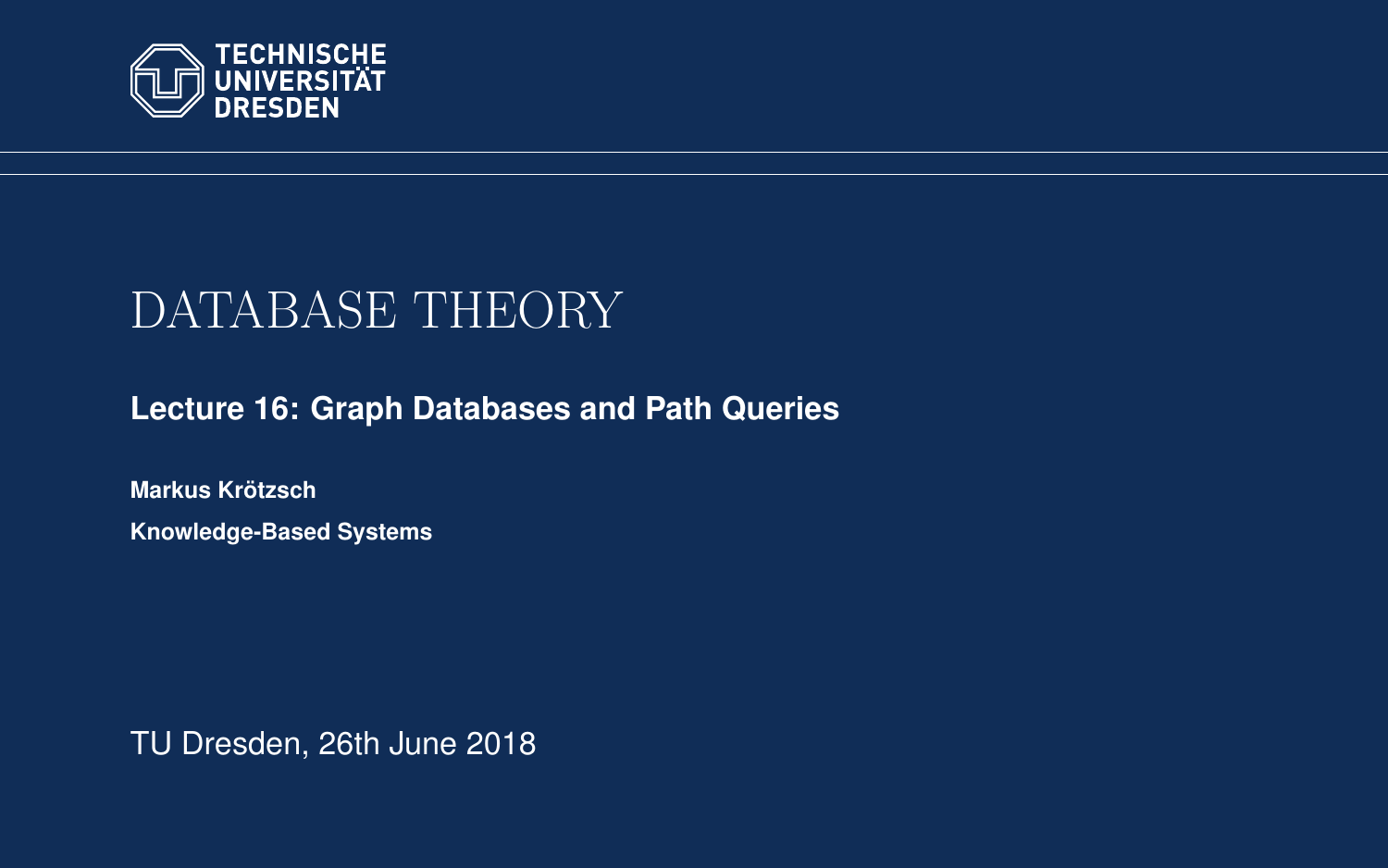### Review: Datalog

Datalog is a powerful recursive query language

Advantages:

- Natural extension of (U)CQs with recursion
- Can be extended with (EDB) negation
- Polynomial data complexity of query answering

Disadvantages:

- High query and combined complexity (ExpTime)
- Perfect optimisation is undecidable
- Somewhat complicated to write queries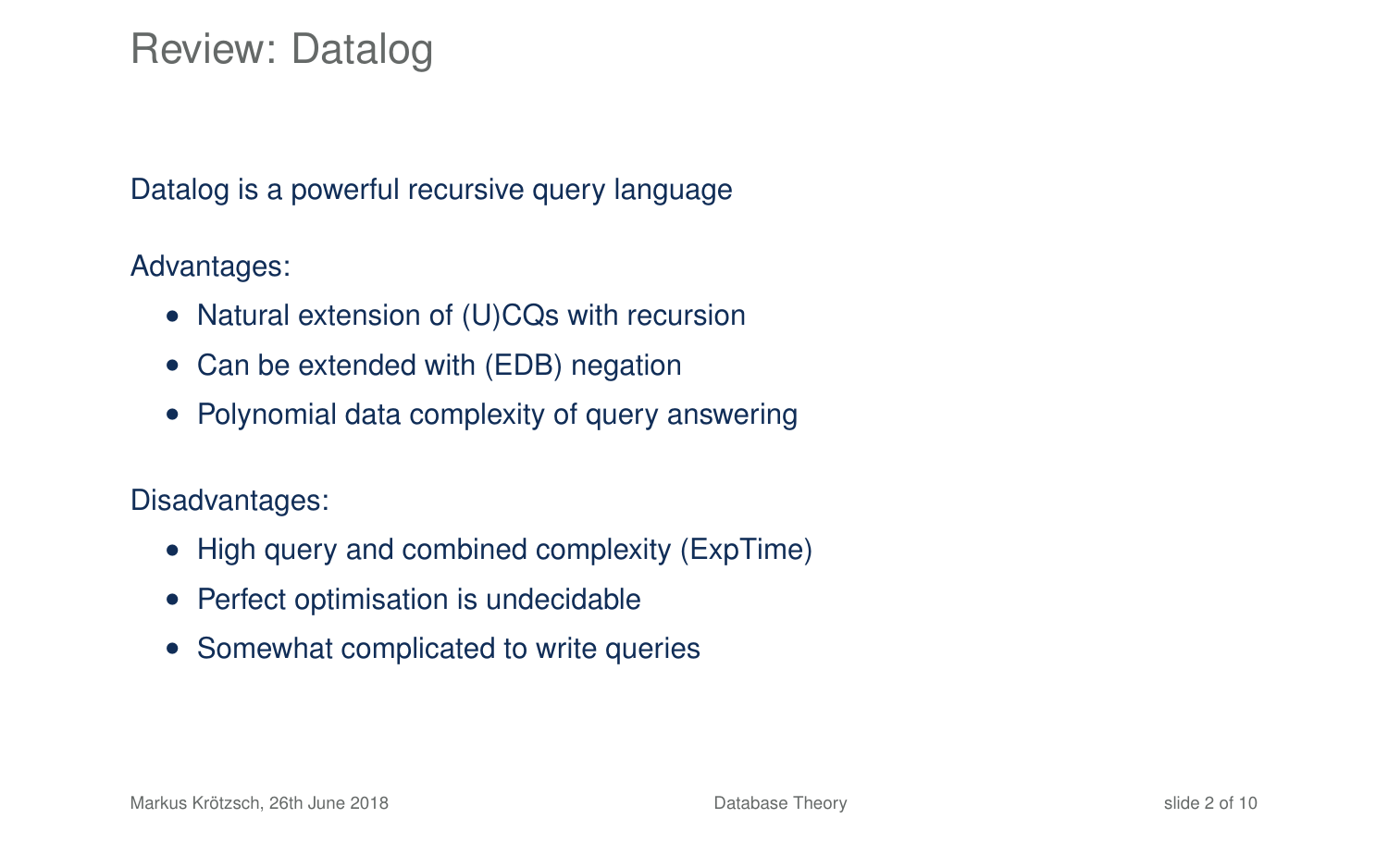### Graph Databases

Our original motivation for going from FO queries to Datalog: Reachability of nodes in a (directed) graph  $\rightarrow$  let's focus on graphs

Graph database: a DBMS that supports "graphs" as its datamodel

There are many kinds of graphs:

- Directed or undirected?
- Labelled or unlabelled edges/nodes?
- What kinds of labels? Datatypes?
- Parallel edges (multi-graphs)? With same label?
- One graph or several graphs per database?

Two types of graph database models dominate the market today: Resource Description Framework (RDF) and Property Graph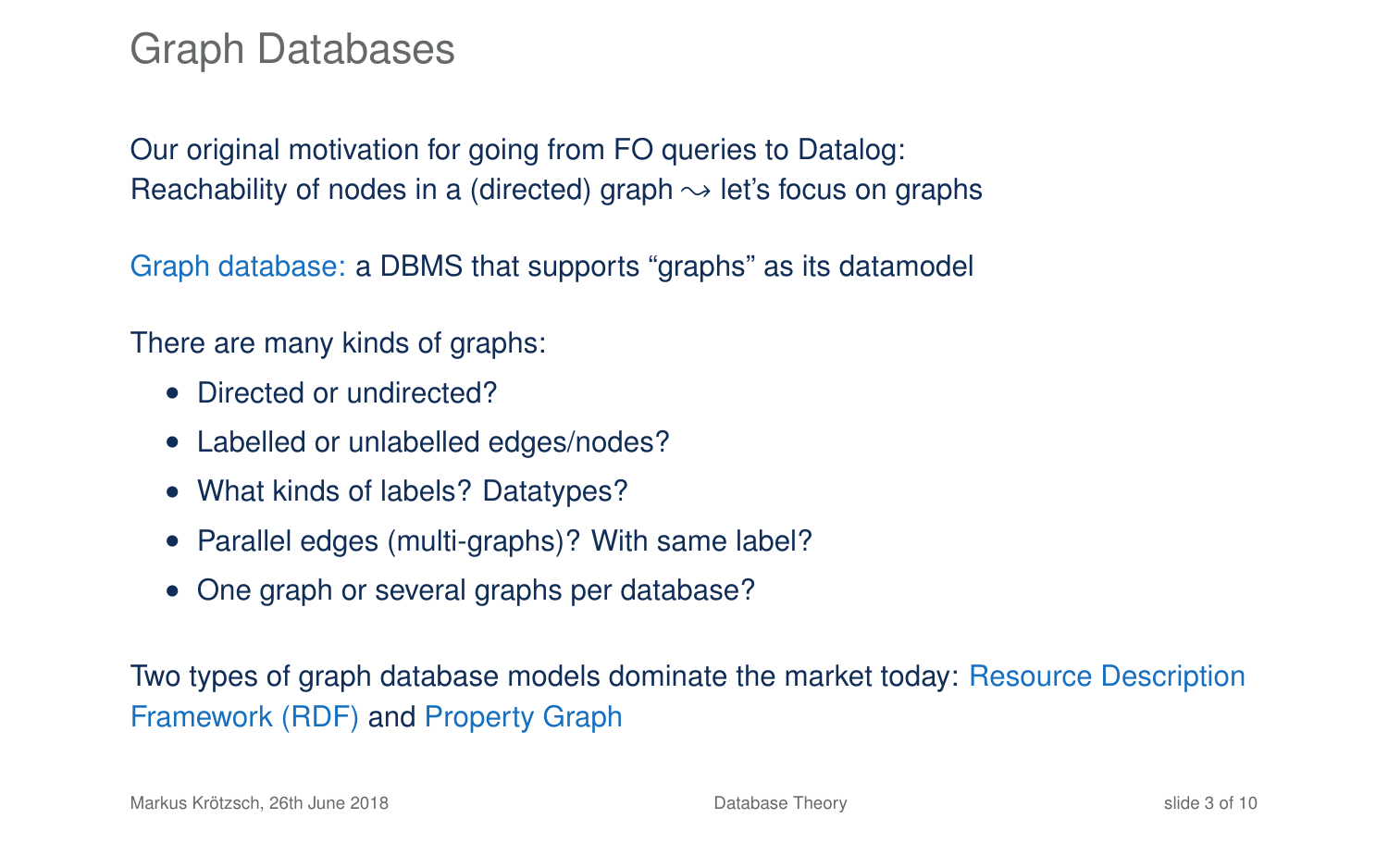# Resource Description Framework (RDF)

RDF is a W3C standard for representing linked data on the Web

- Directed labelled graph; nodes are identified by their labels
- Labels are URIs or datatype literals
- Multiple parallel edges only when using different edge labels
- Supports multiple graphs in one database
- W3C standard; implementations for many programming languages
- Datatype support based on W3C XML Schema datatypes
- Graphs can be exchanged in many standard syntax formats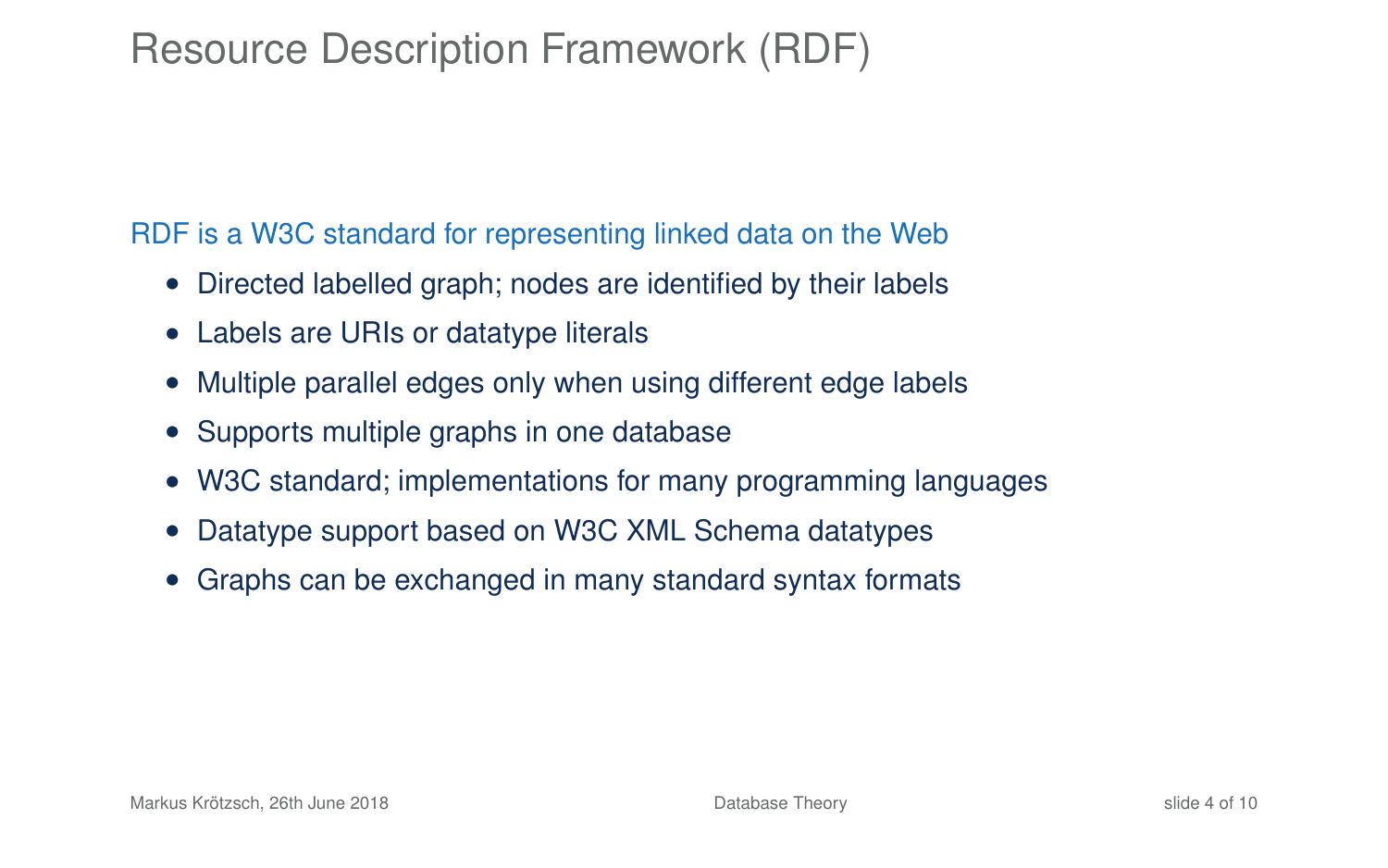# Property Graph

Property Graph is a popular data model of many graph databases

- Directed labelled multi-graph; labels do not identify nodes
- "Labels" can be lists of attribute-value pairs
- Multiple parallel edges with the exact same labels are possible
- No native multi-graph support (could be simulated with additional attributes)
- No standard definition of technical details; most common implementation: Tinkerpop/Blueprints API (Java)
- Datatype support varies by implementation
- No standard syntax for exchanging data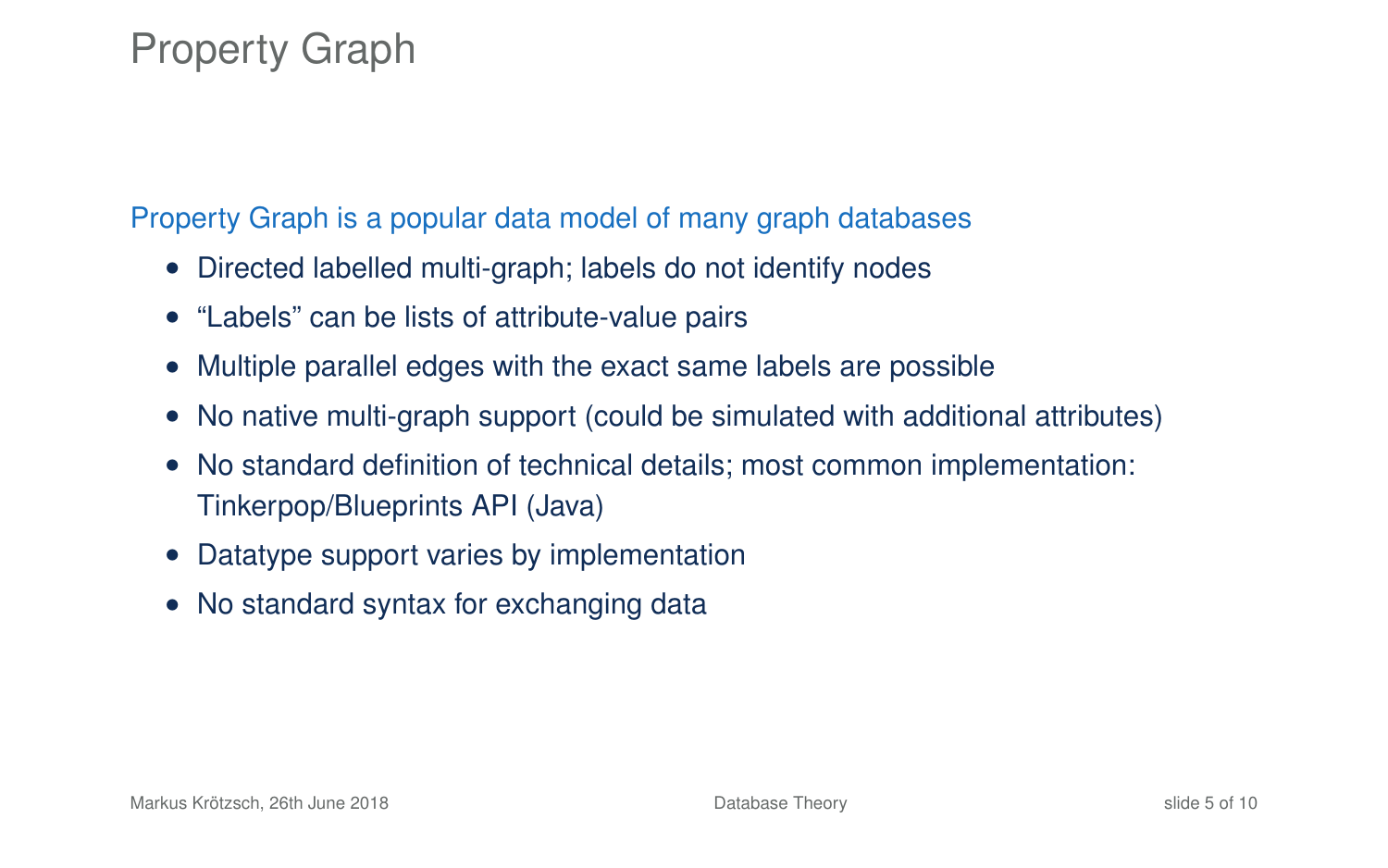### Representing Graphs

#### Graphs (of any type) are usually viewed as sets of edges

- RDF: triples of form subject-predicate-object
	- When managing multiple graphs, each triple is extended with a fourth component (graph ID)  $\rightsquigarrow$  quads
	- RDF databases are sometimes still called "triple stores", although most modern systems effectively store quads
- Property Graph: edge objects with attribute lists
	- represented by Java objects in Blueprints

#### Graphs can be stored in relational databases

- RDF: table Triple[Subject, Predicate, Object]
- Property Graph: tables Edge[SourceId, EdgeId, TargetId] and Attributes[Id,Attribute,Value]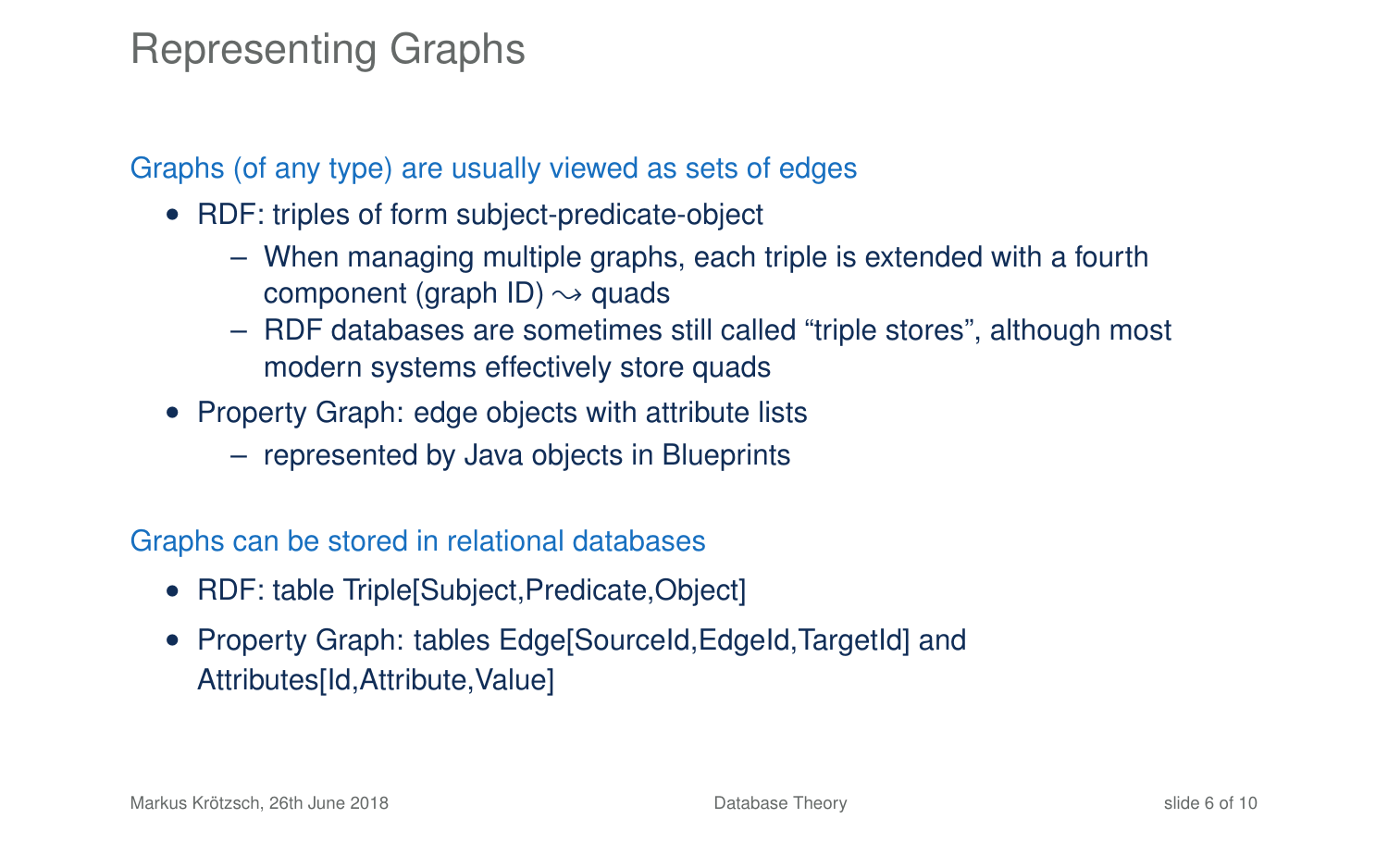### Representing Data in Graphs

Property Graphs can represent RDF:

- use attributes to store RDF node and edge labels (URIs)
- use key constraints to ensure that no two distinct nodes can have same label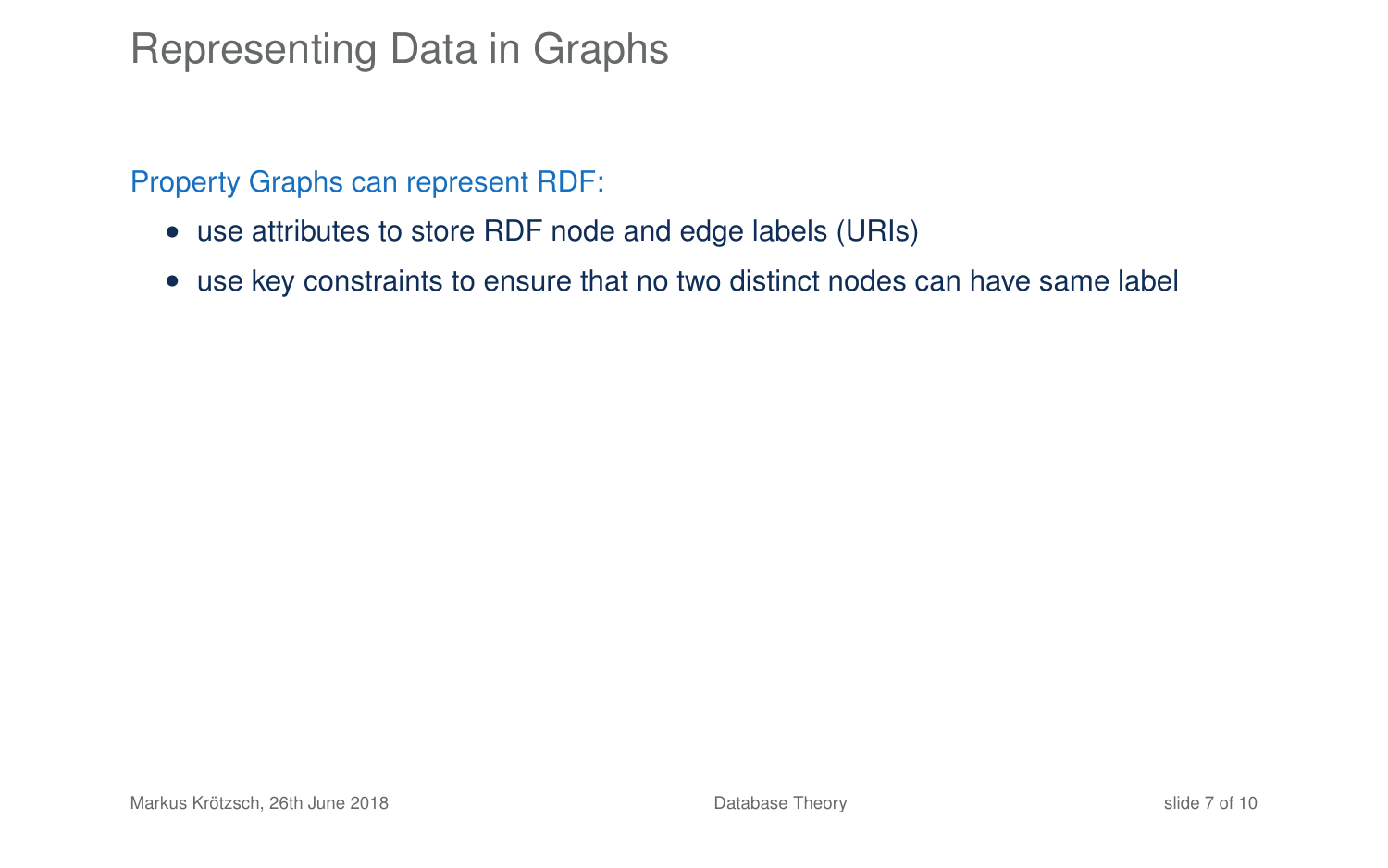### Representing Data in Graphs

#### Property Graphs can represent RDF:

- use attributes to store RDF node and edge labels (URIs)
- use key constraints to ensure that no two distinct nodes can have same label

#### RDF can represent Property Graphs:

- use additional nodes to represent Property Graph edges
- use RDF triples with special predicates to represent attributes

Either model can also represent hypergraphs/RDBs (exercise)

 $\rightarrow$  all models can represent all data in principle  $\rightarrow$  supported query features and performance will vary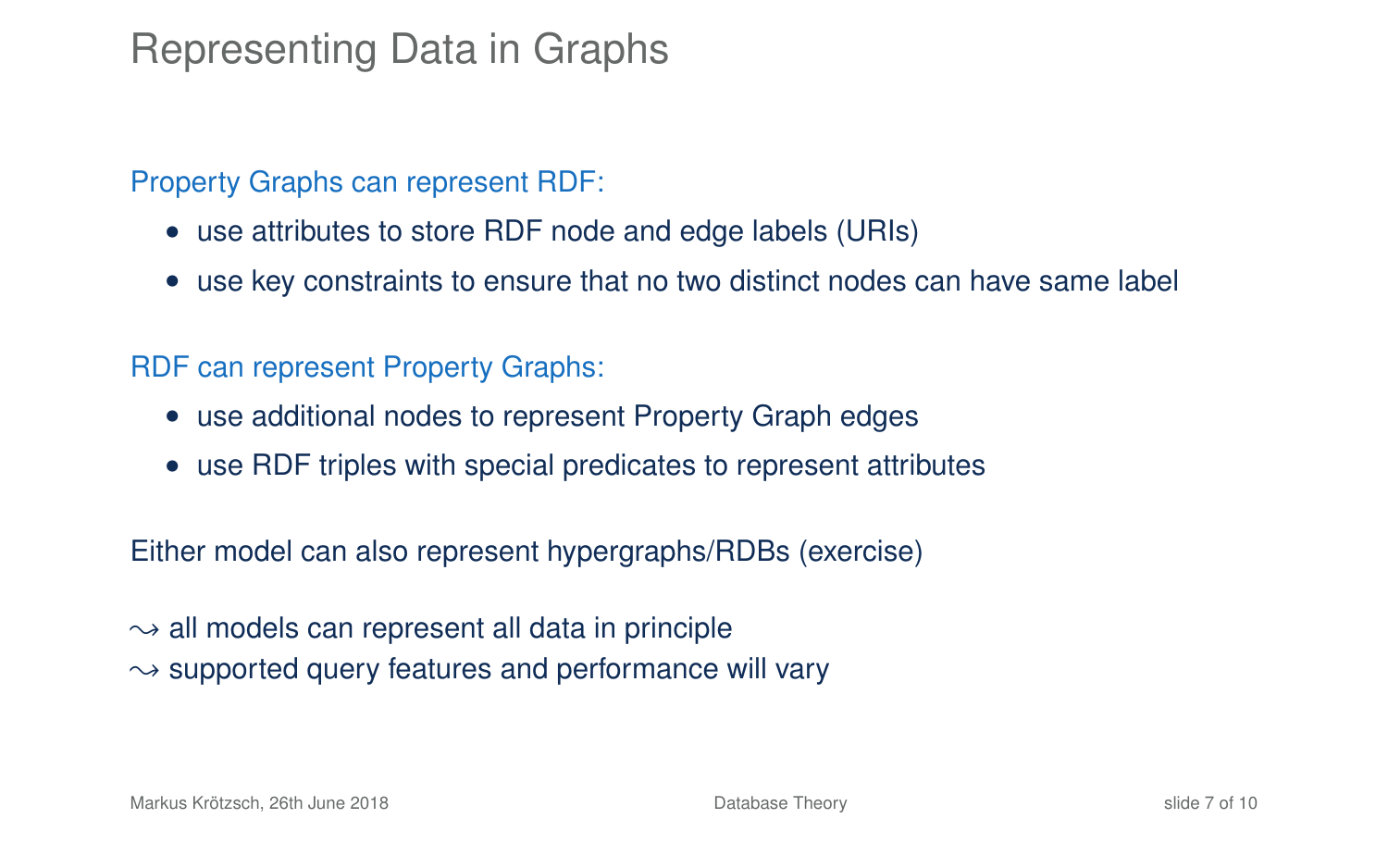# Querying Graphs

Preferred query language depends on graph model

- RDF: W3C SPARQL query language
- Property Graph: no uniform approach to data access
	- many tools prefer API access over a query language
	- proprietary query languages, e.g., "Cypher" for Neo4j

However, there are some common basics in almost all cases: $1$ 

- Conjunctive queries
- Regular path queries

<sup>&</sup>lt;sup>1</sup> Might not be true for Cypher, which – in contrast to most other database query languages – is based on a variant of graph isomorphism rather than homomorphism; and which supports only specific path expressions Markus Krötzsch, 26th June 2018 [Database Theory](#page-0-0) slide 8 of 10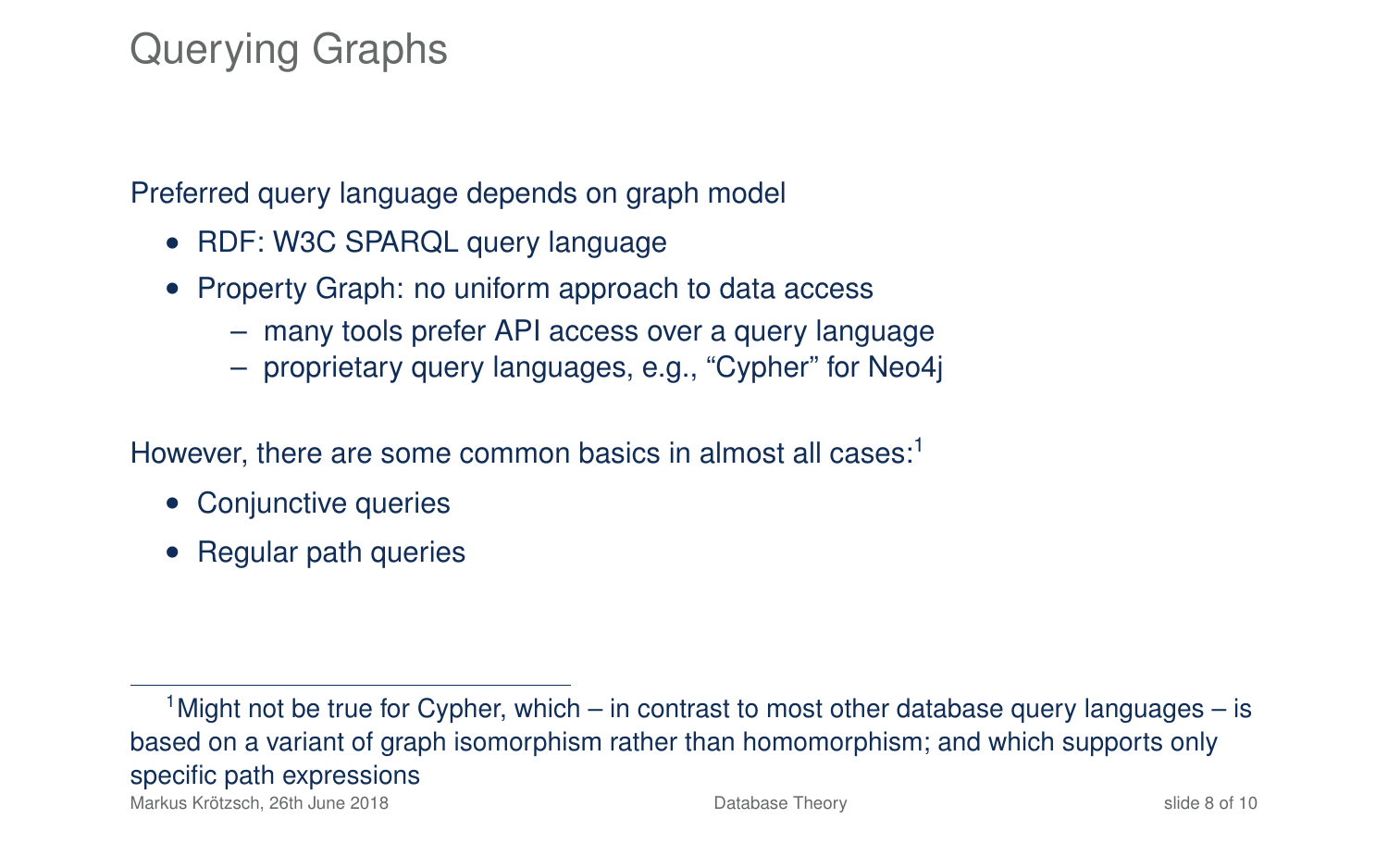# Conjunctive Queries over Graphs

Basic descriptions of local patterns in a graph

Formally, it suffices to say:

"CQs over RDF correspond to CQs over relational databases with a single table Triple[Subject,Predicate,Object]"

(and analogously for Property Graphs)

- All complexity results for query answering and optimisation carry over from RDBs (in particular, restricting to graphs does not make anything simpler)
- Details of representation of data in tables do not matter
- CQs are restricted to local patterns (no reachability . . . )